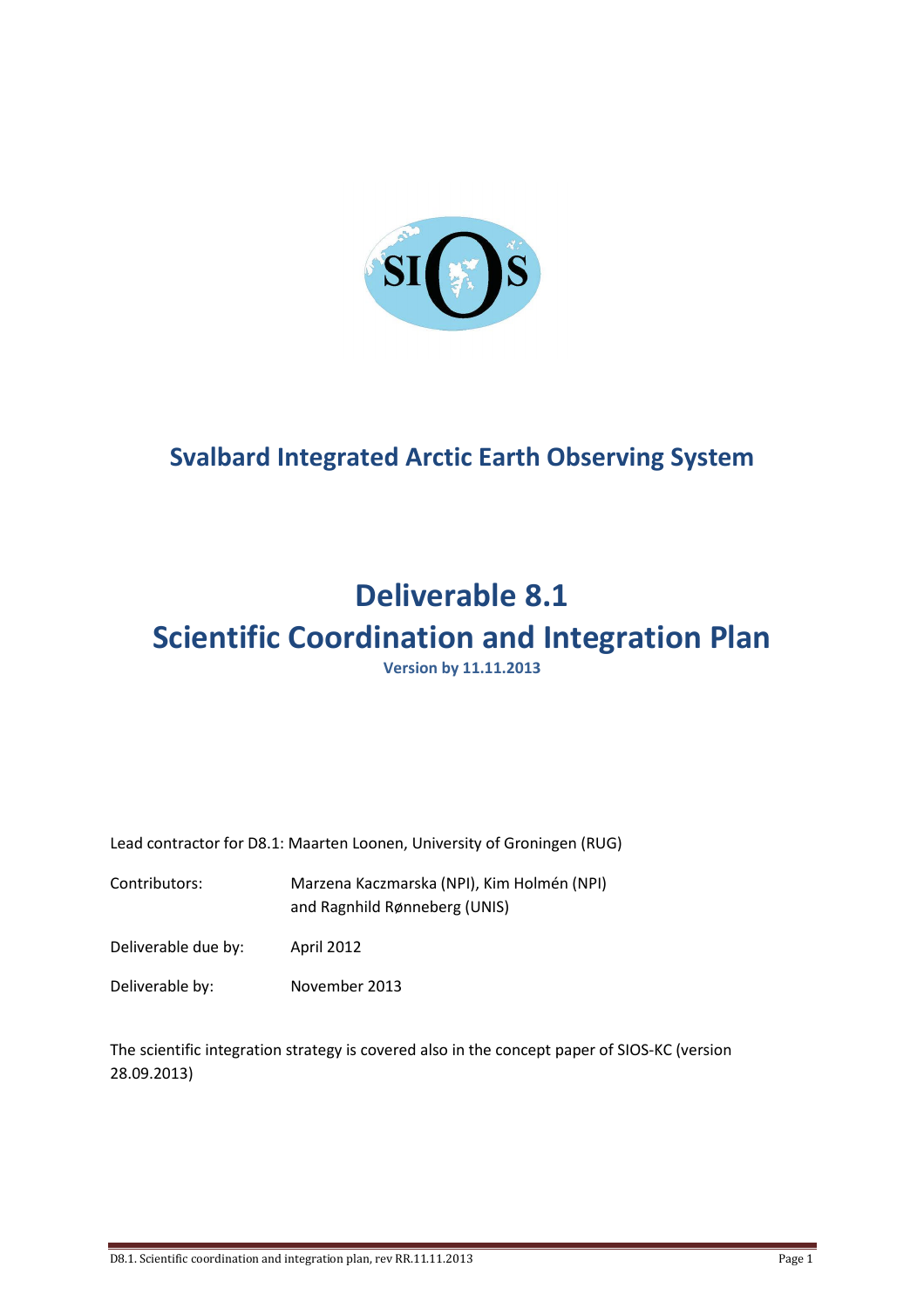## **1. The objective of scientific coordination and integration**

The objectives for Task 8.1 is to discuss and suggest how the best possible communication between scientist can be reached – covering different scientific disciplines represented in and around Svalbard. The aim is to develop the SIOS community on a ground enabling better communication between the scientist within similar disciplines, cross-border the different scientific platforms and improve the communication with the Earth system science with a goal to provide the modeling community also with better data.

This document describes the structure of scientific integration aiming at a development into a worldclass regional observation platform of global environmental change.

This scientific integration plan aims to develop a multidisciplinary international structure in order to integrate Arctic observations from Svalbard into a world-class Earth Observing System. It will therefore:

- build on existing infrastructure
- strengthens links between SIOS partners
- improve the observational network

The key elements of this structure are **focus-driven projects** selected by a **steering board** and supervised by the director and permanent staff of the **Knowledge Centre**. This structure of scientific integration will be adaptive, dynamic and inspiring.

### **2. The benefit of integration**

Svalbard is the most international and easiest accessible research site in the Arctic. Much of the research on Svalbard is focusing on understanding regional environmental change. However, more effort should be made to combine data sources and to expand their relevance in a cross-disciplinary integrative way. This will improve knowledge and create more efficient research in the area.

The benefits of an integrative approach are improved sharing of data and knowledge, the constant evaluation of strategies and techniques, the optimization of resources and a widened research focus for the scientists involved.

SIOS scientific integration aims at providing a cooperative effort, using regional data of environmental change and linking these into a global perspective studying the Earth System as such. It will optimize observational strategies and techniques across scientific disciplines and research groups.

The success of integration requires transparency and sharing of knowledge, data and research infrastructure which all can be achieved by an effective, proactive and supportive SIOS Knowledge Centre.

### **3. The structure of scientific integration**

The essential structure for scientific integration is based upon teams working on a specific focusdriven project with clear prioritization guidelines coming from SIOS steering board, This can also be a joint field work programme (summer schools, master or PhD-courses etc).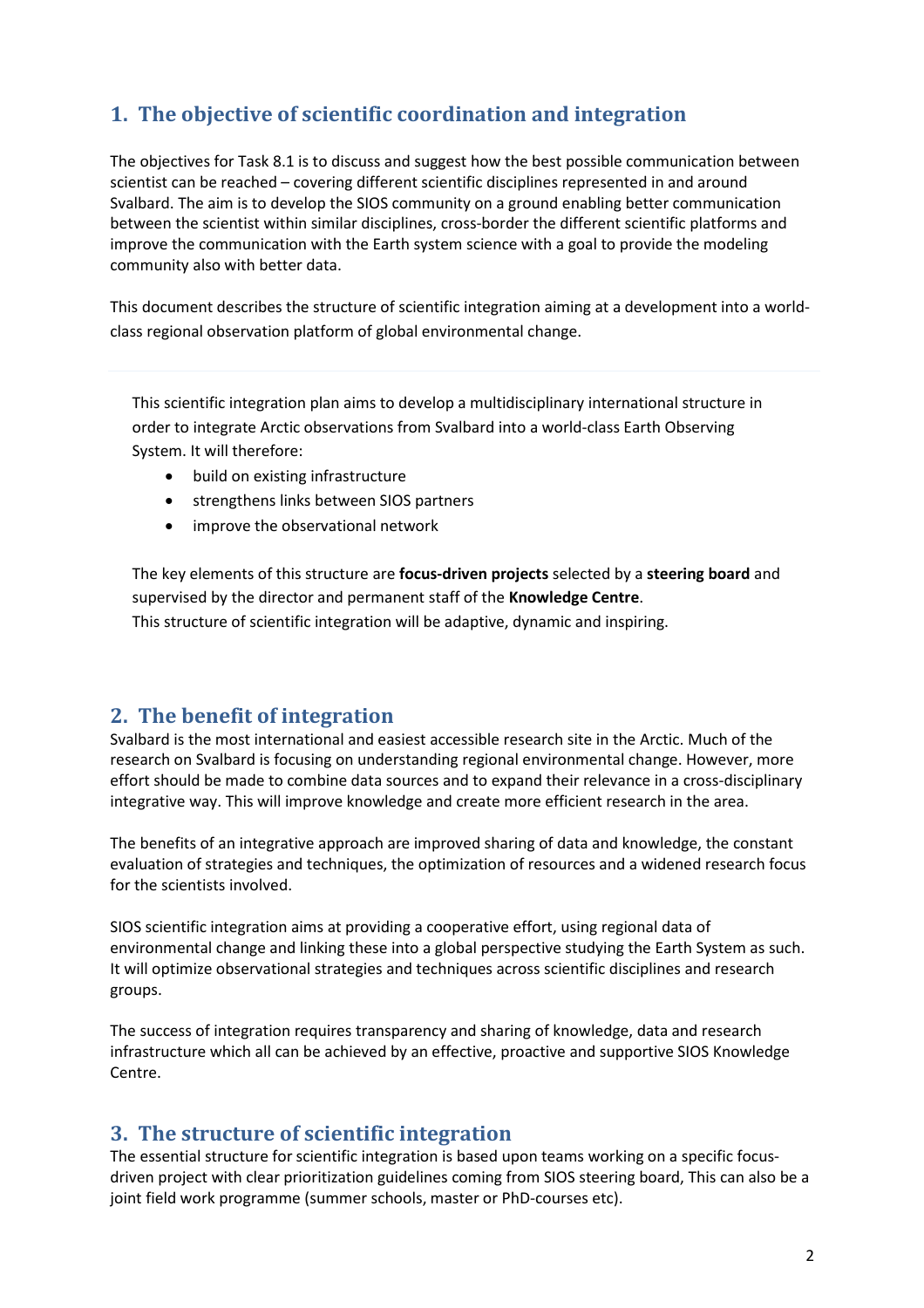Integration of scientific approaches and practice will bridge the gap between what is traditionally educated in a classroom and the real-world experience of working out in the field, which is something unique for the research in Svalbard.

The SIOS steering board (or an advisory board) should be able to select issues for focus-driven projects and campaigns which will merge and open up resources from various SIOS member states. It should combine the SIOS goals and accomplishments with scientific and political insights to define follow-ups or to re-direct to new aspects which need development.

A project team should have the ability to focus for appropriate periods of time (days to several months depending on the task) on a specific product. Each project should have clearly defined goals realistic to achieve within the provided time frame. The specific product of a project team can be either answering a scientific question, developing a new technology, providing input to a model, developing a model or a new data product.

Depending on the type of project, the team can be formed by specialists in one discipline or specifically combining specialists from different scientific disciplines. The members of a team should routinely interact and monitor their progress. Each project has to deliver a final product like a joint scientific paper, an improved or new model or a data product. The project should end with recommendations for a follow-up phase or improvement of the observational network. Team members should intensively work together to keep a momentum. The operational time span is based on a commitment up to several months to allow optimal interaction and to safeguard a steady progress.

Scientists assigned to a project team should be temporarily free from other obligations. This element is regarded as an essential part to progress quickly and to create flexibility, synergy and a vibrant, inspiring atmosphere at the Knowledge Centre. The SIOS project teams will bring together the best available experts from SIOS institutions to tackle relevant issues in manners that would not happen otherwise. Bringing together international experts to make a common advance on observational design and methods for Earth system science observations will provide a unique intellectual environment with a special focus. Likewise will an implementation of and access to remote sensing data be of value for the whole ESS community. This will immediately create added value to "single" researchers, be of importance to their publication and outreach rates and make basis for new research groups and new insight.

The Knowledge Centre is a key element in facilitating the focus-driven projects and the workshops for scientific discussions with special focus on the use of existing and the need for (new/upgraded) research infrastructure. The Knowledge Centre must therefore be responsible for providing all practical support and data access for the project teams during their operational time for SIOS-tasks. The Knowledge Centre should therefore have a number of permanent staff led by a managing director (with the "right scientific background") who can create links between SIOS partners and translate the directions of the steering board into action. Permanent staff at the Knowledge Centre will optimize all procedures in relation to the work of the project teams and research groups. KC should be responsible for archiving and/or implementing the products and will deploy information to the steering board and the general public. The director of the KC should be member of the steering board and play a prominent role in the implementation of the project teams. The manager will be responsible for maintaining the focus of the teams, ensuring the progress and delivery of the final products and the coordination between the different research infrastructures and the accessibility to them and their data.

The structure of scientific integration should be adaptive, dynamic and inspiring, allowing a quick response to societal needs and addressing essential scientific and observational gaps. The structure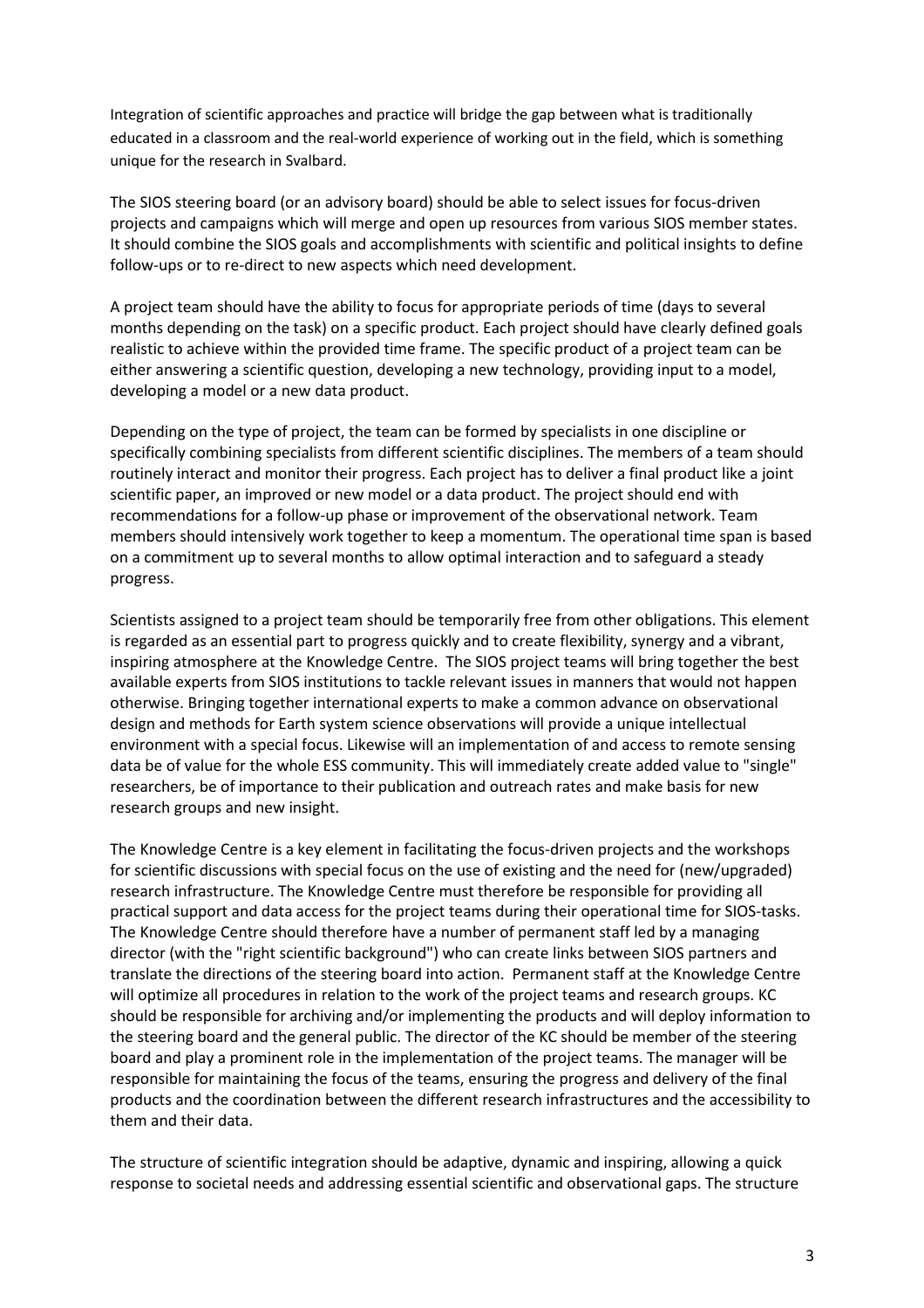needs to be ambitious but well-defined and able to grow with experience – as have been pointed out in the concept paper of SIOS KC.

#### **4. The involvement of other parties**

SIOS will be a consortium of parties which run together a regional observing platform on Svalbard. The project team members are primarily selected from SIOS partners, but external experts can be assigned to specific tasks (scientific evaluation, lectures, teaching etc.).

A close interaction should develop between SIOS and other organizations in the Svalbard Science Centre e.g. Svalbard Science Forum, UNIS, Norwegian Polar Institute (NPI) and others.

SSF focuses on all international research groups working on Svalbard and organizes workshops on specific themes. Some of these workshops can relate to the ongoing work of SIOS project teams, but also new tasks can evolve or set into force by e.g. the SIOS board. In that case, a broad group of scientists can contribute to a discussion which will improve the product of the project team.

The close proximity of Svalbard Science Centre and the knowledge of its staff will make efficient interaction between them and the Knowledge Centre highly valuable. UNIS and NPI staff are specialists in field-based Arctic research and cover a wide area of science disciplines, many of them relevant to SIOS focus. Their staff can participate or contribute to specific project teams as suitable.

#### **5. Additional integrating activities**

Increasing the local scientific capacity is possible by the establishment of an Arctic chairs scheme. The involvement of students as research assistants can support scientific productivity but also help with capacity building and involvement of future generations. Finally joint field campaigns can be used to improve integration and calibration between international research groups ensuring optimal data quality and more effective resource sharing.

#### **5.1 Arctic chairs**

Arctic chairs are temporary appointments (up to two years) for well-established experts to specifically interact with their new environment (focus-driven project) and to generate research and/or educational activities. These positions should be based at the Knowledge Centre. In SIOS, an Arctic chair could specifically develop a scientific theme, analyze data or contribute to several project teams. The Arctic chair could also engage in interaction with students at UNIS. Appointments for SIOS chairs should need approval by the SIOS steering board.

#### **5.2 Student involvement**

Participation of students could help SIOS with preliminary analysis of data and new insights. SIOS would benefit from a close connection between UNIS (students) and the Knowledge Centre. Here we specifically mean the assistance of students in the collection or analysis of data. The future of Arctic research and the future of SIOS depend on the education of the next generations of young scientists in order to build scientific capacity.

#### **5.3 Joint field campaigns**

Joint field campaigns are a powerful tool to optimize integration between international research groups ensuring data handling and more effective use of resources. These are unique moments for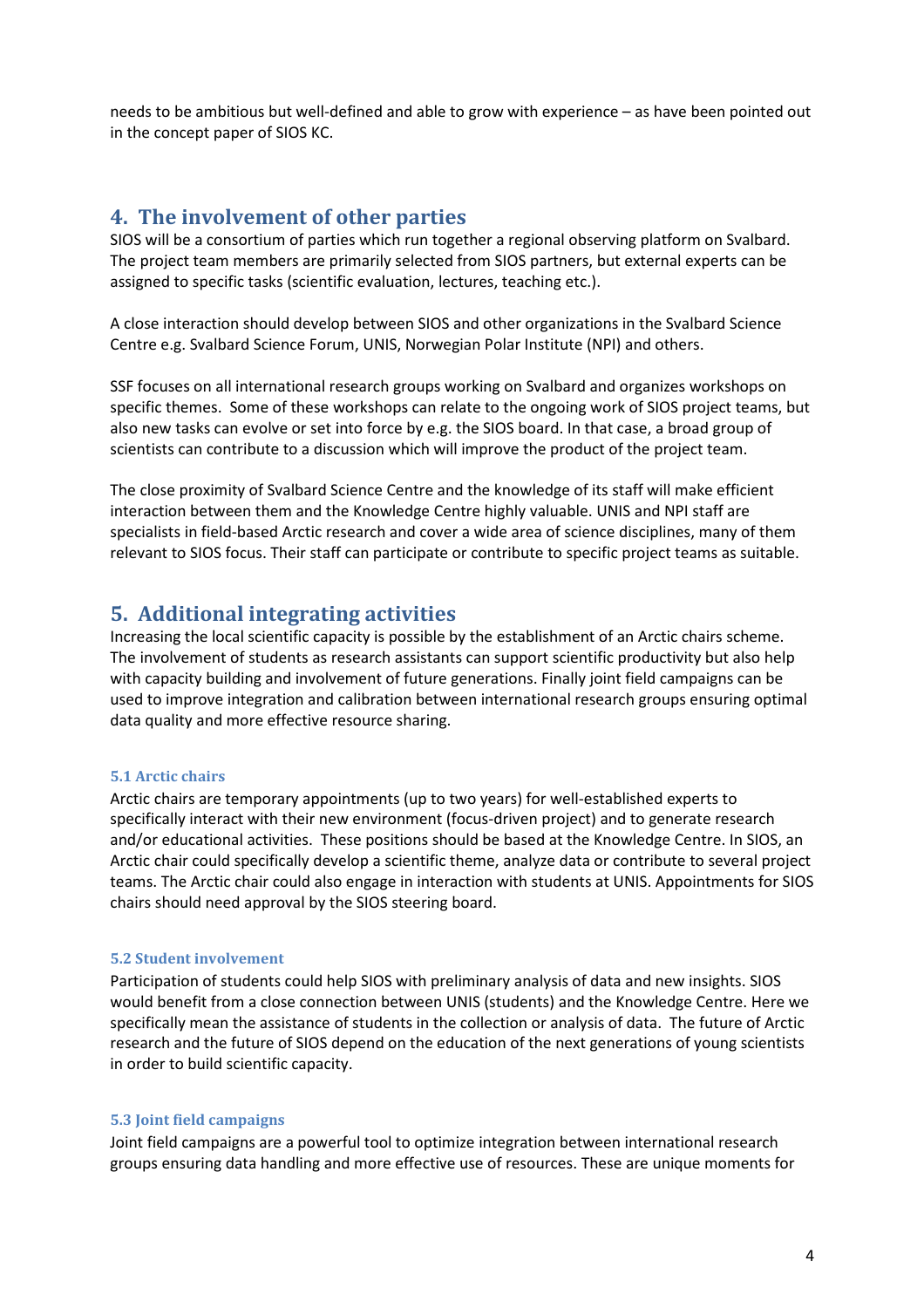inter-calibration of instruments and discussing variation in techniques and between locations. These field campaigns can have a follow-up in a focus-driven project.

### **6. Rationale for the chosen approach**

Above, a description is made of a structure for scientific integration in SIOS. In discussions about this plan, the decision was made to present a modular, flexible structure with a possibility to grow but also to attract more partners. Within the structure there was need for a process of evaluation. That is why there is a steering board to supervise and evaluate the choice of themes and the project achievements.

The Knowledge Centre has a primary responsibility for implementing the decisions of the steering board. The permanent staff of the Knowledge Centre can grow with time. The influx of temporary committed scientists will convert the Knowledge Centre into a vibrant and research-wise inspiring place. Arctic chairs, student involvement and joint field campaigns can increase scientific capacity. These are not necessary fully funded within the SIOS framework, but can be developed further in close cooperation with e.g. SSF, NPI, UNIS or non-SIOS members.

It might not seem necessary to spend the entire duration of a task at the Knowledge Centre. However frequent personal interaction will be essential. The benefit of using the Knowledge Centre as a working place is not only optimal direct interaction, but it also channels the scientists' focus on the specific task without distraction of normal obligations. An intensive period at the Knowledge Centre will also have long lasting effects on cooperation and commitment. The Knowledge Centre is also regarded as a hub for access to observational data. It will be located close to a pool of logistic facilities and students. Alternative options like interaction via the internet are possible but regarded far less productive.

Single meetings or workshops tend to have a long period of reporting and often miss a follow-up, especially when people are not working in close proximity. This should not happen in SIOS. That is why we have chosen a basis of (small) project teams with a defined task, working intensively for a short period of time to accomplish this task. There is a need for flexibility in the number of team members and the duration of a project. A possible suggestion could be teams of four to six people, which can work for a two to three month period at the Knowledge Centre on a specific scientific task. However, these details are arbitrary and open for discussion.

Project teams can address any type of questions or technological problems and not only scientific objectives. Preferably the team members should come from different SIOS partners and different nations, reflecting their commitment to SIOS. Depending on the product, the team members could share expertise in the same scientific field or be selected to cover different areas of expertise.

Another key point in designing the structure of scientific integration is a minimum of administrative, bureaucratic procedures, and the robust simplicity of the ones necessary for sustaining the structure and evaluation with time.

## **7. An example of a project team**

Any project team should keep in mind the main SIOS objectives and be able to answer the question "How does the end product contribute to the SIOS observation system?"

There are many time series already available and project groups could start with evaluating their use. Most prominent environmental changes on Svalbard relate to the disappearance of sea ice. Can this trend be correlated with data series on air temperature, water temperature, snow cover on the